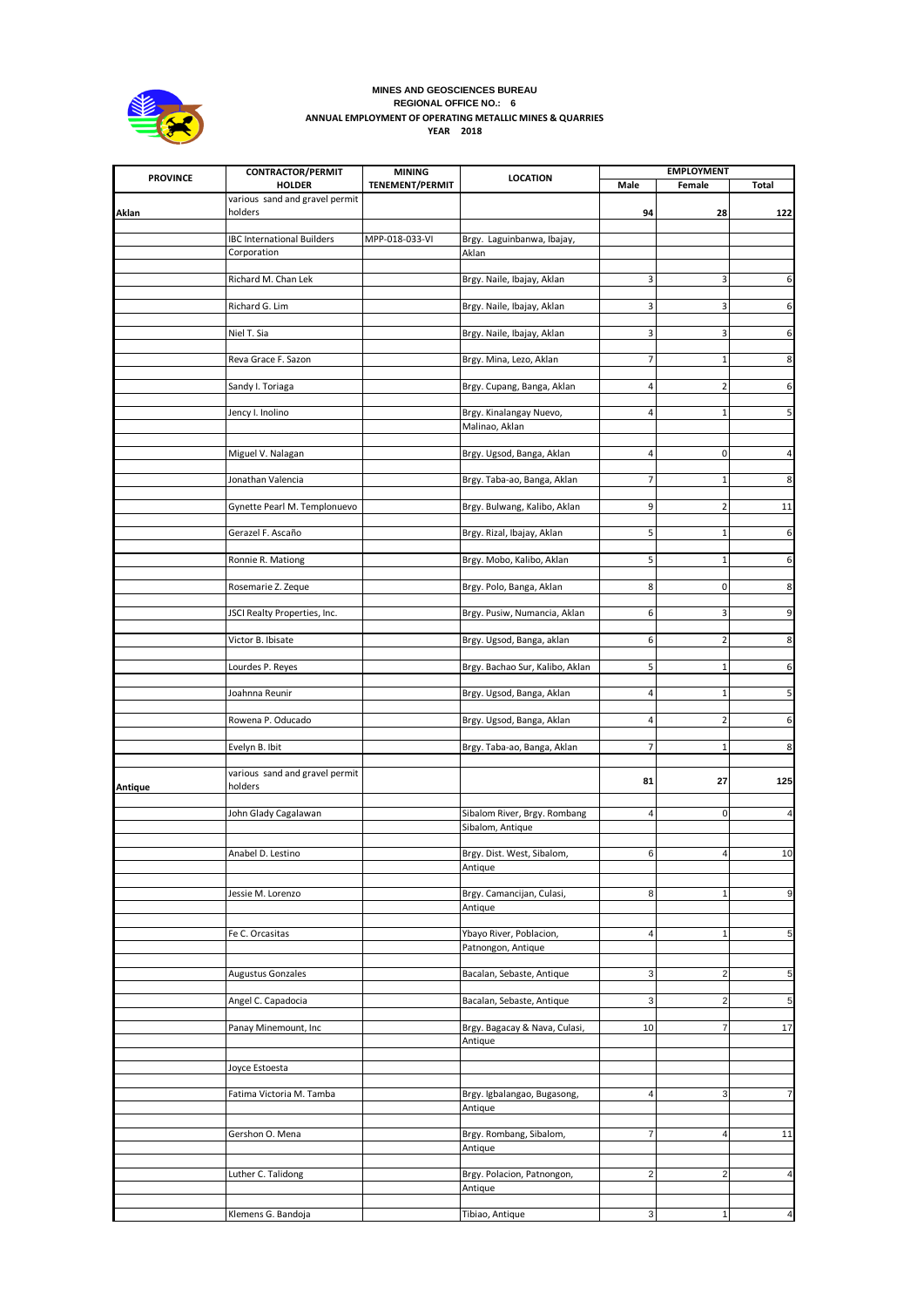|          | Marilyn C. Paulino                        |                 | Brgy. Egaña, Sibalom, Antique         | 3              | $\mathbf 0$    | 3              |
|----------|-------------------------------------------|-----------------|---------------------------------------|----------------|----------------|----------------|
|          |                                           |                 |                                       |                |                |                |
|          | Othello Toboso                            |                 | Brgy. Paningayan & Bitadton           | 10             | 7              | 17             |
|          |                                           |                 | Sur, Culasi, Antique                  |                |                |                |
|          | Ferdinand T. Suan                         |                 | Brgy. Alangan, Sibalom,               | 14             | 10             | 24             |
|          |                                           |                 | Antique                               |                |                |                |
|          |                                           |                 |                                       |                |                |                |
| Capiz    | various sand and gravel permit<br>holders |                 |                                       | 124            | 38             | 154            |
|          |                                           |                 |                                       |                |                |                |
|          | Blue Chip Builders, Inc.                  | MPP-018-030-VI  | Brgy. Dinginan, Roxas City,           | 29             |                | 36             |
|          |                                           |                 | Capiz                                 |                |                |                |
|          | Claire H. Funcion                         | 026(29)2018     | Brgy. Bito-on Ilawod, Cuartero,       | $\overline{4}$ | $\mathbf{1}$   | 5              |
|          |                                           |                 | Capiz                                 |                |                |                |
|          |                                           |                 |                                       |                |                |                |
|          | Hannah Rosario O. Arcenas                 | 06(15)VI-15     | Brgy. Poblacion, Sapian, Capiz        | 7              | $\overline{2}$ | 9              |
|          | Ricardo A. Arcenas                        | 02(14) VI-14    | Brgy. Cudian, Ivisan, Capiz           | 7              | 2              | 9              |
|          |                                           |                 |                                       |                |                |                |
|          | Stephen V. Ortiz                          | 035(38)2018     | Brgy. Poblacion Ilaya, Dao,           | $\overline{4}$ | 1              | 5              |
|          |                                           |                 | Capiz                                 |                |                |                |
|          |                                           |                 |                                       |                |                |                |
|          | Albert F. Fajardo                         | 030(33)2018     | Brgy. Dolores, Dumalag,               | 10             | $\mathbf{1}$   | 11             |
|          |                                           |                 | Capiz                                 |                |                |                |
|          | Pablito Faco                              | 015(15)2018     | Brgy. Duran, Dumalag, Capiz           | 5              | 1              | 6              |
|          |                                           |                 |                                       |                |                |                |
|          | Lilia Fuliaga                             | 003(6)2018      | Brgy. Dolores, Dumalag, Capiz         | 10             | $\overline{2}$ | 12             |
|          |                                           |                 |                                       |                |                |                |
|          | Sebastian Philip Michael F.<br>Salazar    | 18-2018-CSAG    | Brgy. Dolores, Dumalag, Capiz         | 6              | $\mathbf{1}$   | $\overline{7}$ |
|          |                                           |                 |                                       |                |                |                |
|          | Victoria Prado Olmedo                     | 028(31)2018     | Brgy. Dungala, Dumalag, Capiz         | 4              | 1              | 5              |
|          |                                           |                 |                                       |                |                |                |
|          | Jeremias Abalecio                         | 009(4)2018      | Brgy. Lawa-an, Dumarao, Capiz         | $\mathbf{1}$   | 3              | 4              |
|          | Teodoro D. Edrosolano, Sr.                | 034(37)2018     | Brgy. Alayunan, Maayon, Capiz         | 1              | $\mathsf 0$    | $\mathbf{1}$   |
|          |                                           |                 |                                       |                |                |                |
|          | Danilo D. Delantar                        | 036(39)2018     | Brgy. Capagao, Panit-an, Capiz        | 3              | 1              |                |
|          | Lydia, Adricula                           | 027(30)2018     | Brgy. Tabuc Sur, Panit-an,            | 5              | 1              | 6              |
|          |                                           |                 | Capiz                                 |                |                |                |
|          |                                           |                 |                                       |                |                |                |
|          | Paula Pionelo                             | 004(02)2018     | Brgy. Balatucan, Panit-an,            |                |                |                |
|          |                                           |                 | Capiz                                 |                |                |                |
|          |                                           |                 |                                       | 5              | $\mathbf{1}$   | 6              |
|          | Rodilyn D. Datar                          | 012(12)2018     | Brgy. Salocon, Panit-an, Capiz        |                |                |                |
|          | Marites Lumajin Dasilag                   | 001(13)2018     | Brgy. Cadio, Panit-an, Capiz          | 12             | 1              | 13             |
|          |                                           |                 |                                       |                |                |                |
|          | Edgardo Dadivas, Jr.                      | 17-2018-CSAG    | Brgy. Banggaan, Panit-an, Capiz       | $\overline{4}$ | 0              |                |
|          |                                           |                 |                                       |                |                |                |
|          | Salcedo Dayalo                            | 34-2018-CSAG    | Brgy. Bangga-an, Panit-an,<br>Capiz   | $\mathbf{1}$   | 10             | 11             |
|          |                                           |                 |                                       |                |                |                |
|          | Sonny G. Orocan                           | 22-2018-CSAG    | Brgy. Cadio, Panit-an, Capiz          | $\overline{4}$ | 1              | 5              |
|          |                                           |                 |                                       |                |                |                |
|          | Nestor Gloria, Jr.                        | 023(24)2018     | Brgy. Garcia , Tapaz, Capiz           | $\overline{2}$ | 1              | 3              |
|          | various sand, gravel & quarry             |                 |                                       |                |                |                |
| Guimaras | permit holders                            |                 |                                       | 77             | 19             | 96             |
|          |                                           |                 |                                       |                |                |                |
|          | Mabini Limers and Farmers                 | MPP-010-012-VI  | Brgy. Mabini, Buenavista,             | 19             | 10             | 29             |
|          | Multi-purpose Cooperative                 | (First Renewal) | Guimaras                              |                |                |                |
|          |                                           |                 |                                       |                | $\overline{2}$ |                |
|          | Lagrimas, Casumpang                       |                 | Brgy. Mabini, Buenavista,<br>Guimaras | 15             |                | 17             |
|          |                                           |                 |                                       |                |                |                |
|          | Mabini Limers & Farmers MPC               |                 | Brgy. Salvacion, Nueva                | 8              | $\overline{2}$ | 10             |
|          |                                           |                 | Valencia, Guimaras                    |                |                |                |
|          |                                           |                 |                                       |                |                |                |
|          | Galvez, Rolando                           |                 | Brgy. Mabini, Buenavista,<br>Guimaras | 7              | $\overline{2}$ | 9              |
|          |                                           |                 |                                       |                |                |                |
|          | Añano, Gemma                              |                 | Brgy. Mabini, Buenavista,             | 8              | 3              | 11             |
|          |                                           |                 | Guimaras                              |                |                |                |
|          |                                           |                 |                                       |                |                |                |
|          | Japitana, Ely Joy                         |                 | Brgy. Mabini, Buenavista,<br>Guimaras | 20             | 0              | 20             |
|          |                                           |                 |                                       |                |                |                |
|          |                                           |                 |                                       |                |                |                |
|          | various sand and gravel permit            |                 |                                       |                |                |                |